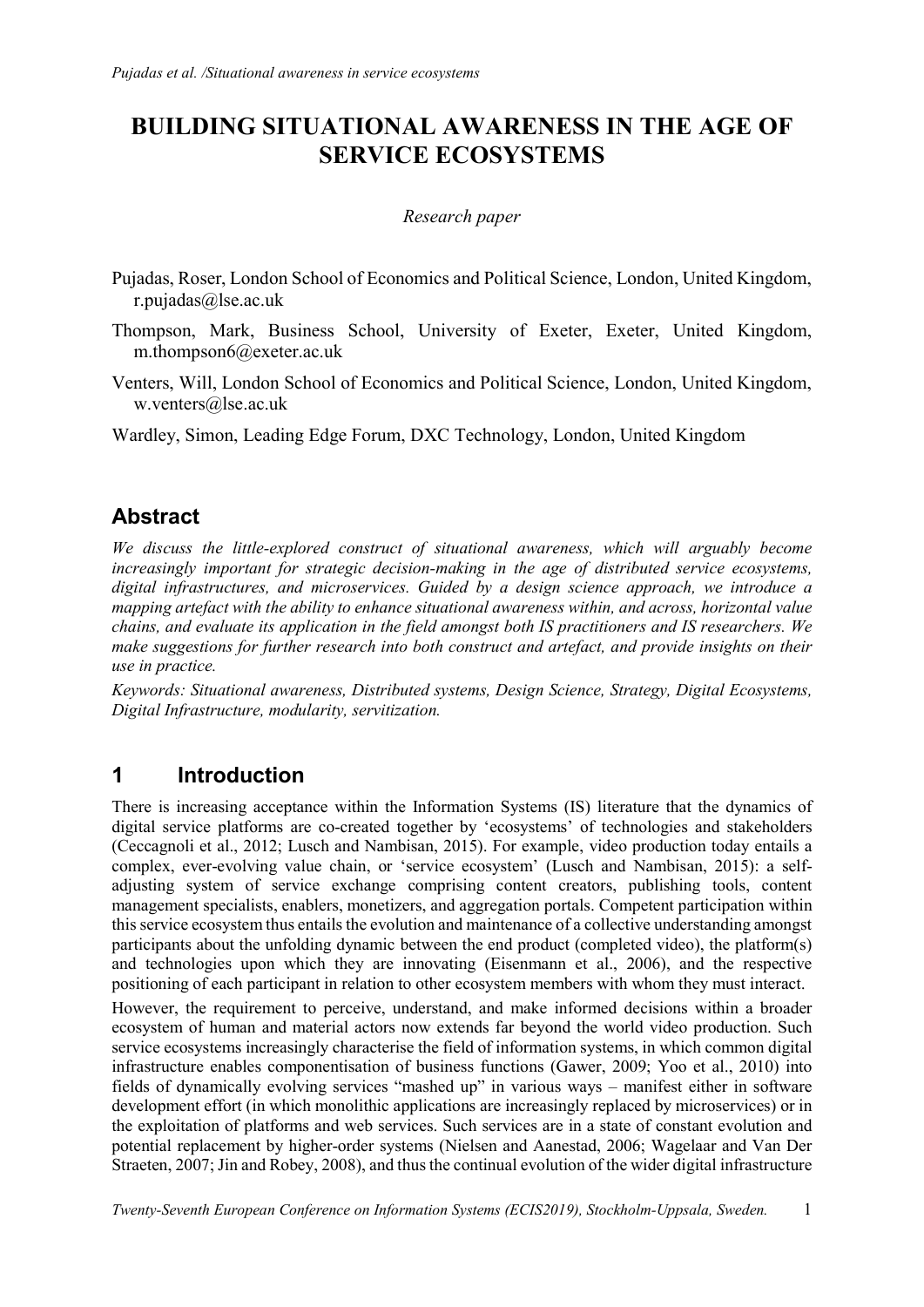(Hanseth and Lyytinen, 2010) in which business ecosystems are embedded means that decisions always occur against a backdrop of accelerating commoditisation (Gannon, 2013; Brown et al., 2017).

In order to make the decisions needed to function effectively within this 'collective whole', ecosystem participants must develop and maintain a constant awareness – both of the respective positioning of components in relation to others (e.g. Guo et al., 2013; Anderson et al., 2014; Busquets, 2015)– as well as of movement within this dynamic environment as a whole: for example, building an expensive data centre may make little sense if one is aware that upcoming developments offering cheaper, utility storage may render such an investment ill-advised within two years.

Accordingly, our motivation in this paper is twofold. First: to establish the strategic significance of the construct of situational awareness for IS practitioners and researchers for understanding and navigating this constantly shifting landscape of digital infrastructure and services, and second: to demonstrate an emerging technique developed by one of the authors – that of **Wardley** *Mapping* (hereafter 'mapping') - that may assist practitioners and researchers in understanding digital ecosystems. In investigating 'how situational awareness and Mapping could enable people to do strategy better', we draw lightly on Hevner et al's (2004) design science approach as a sensitising framework. Design science encourages the creation and discussion of new artefacts within the IS literature that "define the ideas, practices, technical capabilities, and products through which the analysis, design, implementation, management, and use of information systems can be effectively and efficiently accomplished" (ibid.: 76). In evaluating the use of Wardley Mapping in practice, this paper aims to give answer to the following research question: How is situational awareness, in relation to the ever-changing components in digital ecosystems, achieved in practice with Wardley Mapping?

The paper is structured as follows. In the ensuing literature review, we present the current state of research and justify the development of a mapping artefact with the ability to enhance situational awareness in the age of service ecosystems. An Artefact Description section follows, describing the mapping artefact and the kernel theory that sustains it, followed by an Evaluation section describing the methods and findings of a qualitative evaluation. The paper ends with Discussion and Conclusion sections which describe the relational, temporal and performative nature of the mapping, which includes recommendations for future research, and summarise the key contributions.

## 2 Literature Review

In this section we provide an account of the key concepts underpinning the construct of situational awareness and its related artefact, value chain mapping.

## 2.1 Situational awareness

'Situational awareness' is a phenomenon that has been recognised in the fields of engineering and cognitive science since the 1980s. The construct was first identified during World War I by Oswald Boelke in relation to the need to model a pre-emptive awareness of the enemy (Gilson, 1995), although it remained comparatively undiscussed until the 1980s when it became associated with aviation, particularly through the work of Endsley, who defines it as "the perception of the elements in the environment within a volume of time and space, the comprehension of their meaning, and the projection of their status in the near future" (1995, p. 36).

Since that time, interest in situational awareness has grown as a way of making sense of "dynamic, event-driven, and multitask fields of practice" (Sarter and Woods, 1995, p. 16), and other, similar definitions have been offered, such as "the state of knowledge about the world, or the model of external reality that enables adaptive decisions to be made in uncertainty" (Taylor and Selcon, 1991, p. 789). Thus defined, the construct has become applicable to decision-making within complex systems such as aircraft, air traffic control, flexible manufacturing, refineries, nuclear power plants, military and police command (Endsley, 1995, p. 33), although it still remains relatively unknown outside these domains, and almost completely unresearched within the field of information systems. Although authors differ on whether the construct of situational awareness should be the 'model' itself (Taylor, 1990; Endsley, 1995; Endsley, 2015) or an ongoing perpetual process (e.g. Adams et al., 1995; Smith and Hancock, 1995), common to all definitions is a recognition of the core dimensions of position and movement: an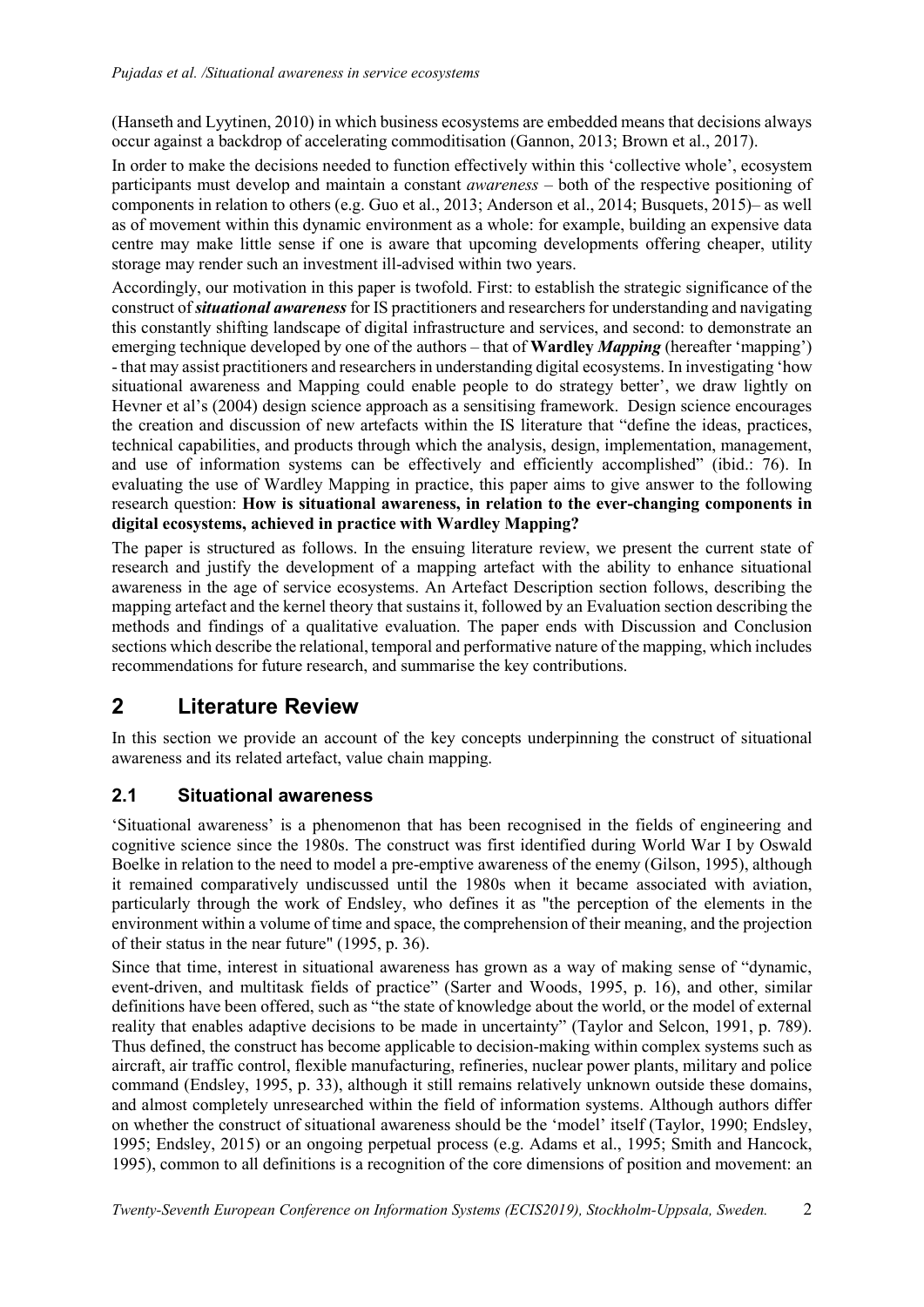ability to understand the unfolding understandings of various participants that has been likened to a "knowing of knowing" (Phillips, 1986).

To date however, we are unaware of work within the field of information systems that applies the construct of situational awareness to assist mutual sensemaking  $-$  knowing of knowing  $-$  within ecosystems of digital collaboration. This is despite recent, increasing acknowledgement of the need for "a common set of business and cultural assumptions, evaluation methods, and/or mental frameworks" that enable "shared situational awareness" within digital service ecosystems (Lusch and Nambisan 2015, p.165) comprising dissolved organisational forms (Eaton et al., 2015) composed of value chains of services provided by different organisations in constant flux, and which lack sensemaking artefacts of the kind exemplified at industry level in the Gartner and Forrester models (Pollock and Williams, 2010).

### 2.2 Mapping as a sensemaking tool

In this paper we present Wardley Mapping as a technique and a practice used by decision-makers to acquire situational awareness for strategic sensemaking of digital ecosystems. Earlier literature has researched cognitive mapping techniques, most prominently causal mapping, including semantic mapping and concept mapping (Eden, 1992; Fiol and Huff, 1992; Markíczy and Goldberg, 1995; Clarke and Mackaness, 2001; Eden, 2004; Hodgkinson et al., 2004; Siau and Tan, 2008). However, to our knowledge, none has focused on mapping to enhance situational awareness. Furthermore, literature on cognitive mapping presents mapping as a research technique for mental representation (Clarke and Mackaness, 2001; Ahmad and Ali, 2003; Hodgkinson et al., 2004). Our study of mapping is closer to Eden (2004), Fiol and Huff (1992) or Siau and Tan (2008), who study mapping as a support tool in organisational decision-making "in an uncertain world" (Fiol and Huff, 1992). Distinctively our approach moves from cognitivist approaches to see mapping not just as a tool (the map) but as a social practice of sensemaking (Weick, 1995). We argue that Wardley Maps are indeed used as a cognitive aid, but they do so providing a common frame for mapping, a socially accepted way of focusing attention to particular dimensions. In our analysis we illustrate how Wardley mapping is perceived as a form of enhancing communication and collaborative sensemaking.

### 2.3 Componentisation and modularisation

Our interest in situational awareness, and associated argument for a more dynamic and structural understanding of digital ecosystems is founded on recent "profound changes" in the way organisations innovate their information systems (Yoo et al., 2010). Such changes can be understood in the context of a steady dis-integration of monolithic IT systems beginning with IBM's famous system/360 modular mainframe in 1964 (Baldwin and Clark, 2000) and UNIX's modular design (Campbell-Kelly, 2003), and became more prevalent with the advent of PCs (Ceruzzi, 2002), object-orientation, IT outsourcing and software globalisation (Friedman, 2005; Willcocks and Lacity, 2009; Willcocks et al., 2011). A central feature of such dis-integration is a growth in modularisation (Baldwin and Clark, 2000; Yoo et al., 2010):

"Modularity is a general systems concept…describing the degree in which a system's components can be separated and recombined and it refers both to the tightness of coupling between components and the degree to which the "rules" of the system architecture enable (or prohibit) the mixing and matching of components." (Schilling, 2000, p. 312).

Loose coupling is important in enabling modularisation and digital value chain innovation (Nielsen and Aanestad, 2006) but, it is argued, requires significant management control (Busquets, 2010; Tiwana et al., 2010). Such control aims at minimizing the interdependencies between decomposed subsystems (Simon, 1965; Sanchez and Mahoney, 1996) while maintaining overall tight control over the holistic system being developed; for example, Hora the famous watchmaker controlled his modules, and thus the development and the ultimate form of his watch (Simon, 1965).

Componentisation has accelerated with the emergence of internet-enabled platforms, themselves comprised of loosely coupled layers of devices, networks, services and content (Yoo et al., 2010) and heterogeneous software components which exploit these platforms (Mathiassen and Sørensen, 2008). The componentised structure of digital value chains (Porter and Millar, 1985) enables them to exploit

Twenty-Seventh European Conference on Information Systems (ECIS2019), Stockholm-Uppsala, Sweden. 3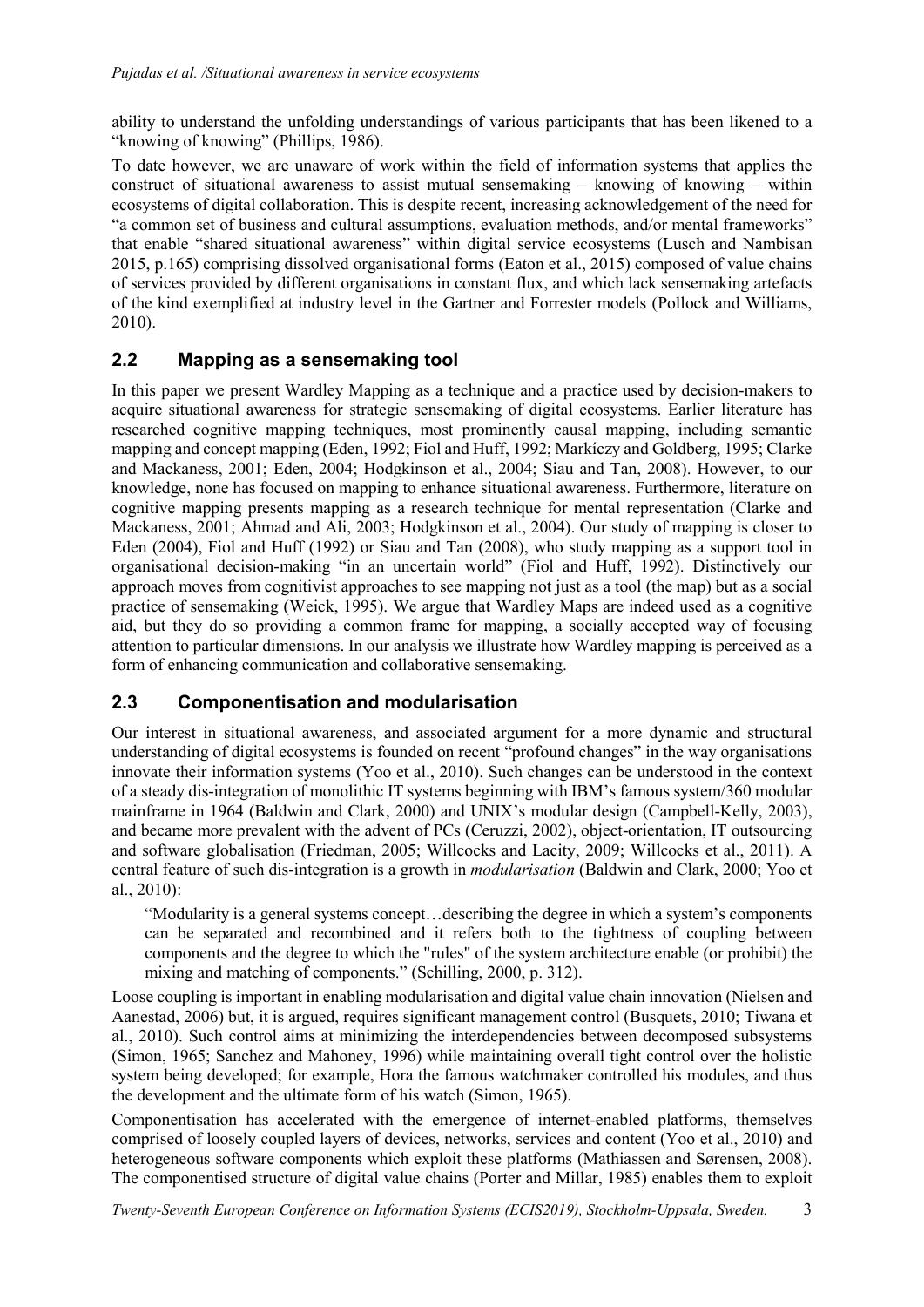software's dematerialised and liquid properties (Normann, 2001, p. 50; Kallinikos, 2011), enabling extreme flexibility (Yoo et al., 2010; Kallinikos et al., 2013) and generativity (Zittrain, 2008).

## 2.4 Visibility and control within digital ecosystems

Componentisation and modularisation has progressively undermined the achievement of 'management control' within modern software and service ecosystems, which has become progressively anarchic and networked (Lyytinen et al., 2016), as digital platforms and infrastructure have allowed system components to be spread across digital ecosystems which are globally distributed, and are themselves constituted from internet-enabled modular platforms and components which are increasingly commoditised (Nielsen and Aanestad, 2006; Wagelaar and Van Der Straeten, 2007; Jin and Robey, 2008). Components can also be shared between different organisations (e.g. as shared services or cloud services) creating poorly understood coupling between those harnessing them (Malhotra et al., 2005). This ensures that "IT infrastructures are… increasingly difficult to coordinate from a single governance point of view such as the corporate chief information officer's because they span beyond the boundaries of a single corporation. Traditional rules and mechanisms of alignment, centralisation, and cost control need to be augmented with new governance principles" (Yoo et al., 2010, p. 732).

Thus, the "watchmaker" (unless they are a keystone/orchestrator organisation (Iansiti and Levien, 2004; Markus and Loebbecke, 2013) with control over an ecosystem such as Apple with iOS) cannot fully control the distributed components of their "watch" as these evolve and change; this is also a feature of digital innovation projects, which have registered increased demand for coordination (Venters et al., 2014; Lyytinen et al., 2016). Such demand is reflected in the rise of service-oriented architectures (SOA) (Bardhan et al., 2010), cloud computing (Armbrust et al., 2010; Venters and Whitley, 2012) and most recently containerisation and microservices architectures which, for many, are becoming the default architecture for co-ordinating enterprise applications (Lewis and Fowler, 2014) and the next step in software development (Weissman, 2016). Microservices demonstrates an increase in the number of components involved in service as it is "an approach to developing a single application as a suite of small services, each running in its own process and communicating with lightweight mechanisms…These services are built around business capabilities and independently deployable by fully automated deployment machinery" (Lewis and Fowler, 2014). Microservices are now widely used, including within IBM, Microsoft, Netflix and the BBC (Balalaie et al., 2016).

These innovations, and the subsequent changes in innovation practices, create a complex context in which large numbers of, potentially globally distributed, components are coupled to provide a required digital value chain (Lyytinen et al., 2016). The design of modular components and of their linkages within a value chain is a "value-seeking process" and "over time, this value-seeking process gives rise to an ever more complex, diverse and dispersed modular system" (Baldwin and Clark, 2000, p. 246). Such change "exponentially increases the number of possible configurations achievable from a given set of inputs, greatly increasing the flexibility of a system" (Schilling, 2000, p. 312). Ideally, a digital ecosystem will enable components to be altered while the whole continues to function such that a "tightloose" style of governance is achieved (Tiwana et al., 2010). This is central to the ideas of "DevOps" whereby development of modules and ecosystems continues while the whole remains in use (Balalaie et al., 2016) and is epitomised by Amazon's notion of "you build, you run it". However, such constant adaptation requires strong social norms across the service ecosystem (similar to those of open-source communities) and must be supported by relevant infrastructures (Lyytinen et al., 2016) to ensure that they are maintained – something that is difficult to achieve when ecosystems are extended beyond the "watchmaker's" control.

In summary, increased modularity and distributed control within digital infrastructure and services enables fluid dynamic of constantly shifting changes and evolutions within the components of an ecosystem which, in turn, requires situational awareness of the overall movements such change entails within the ecosystem. Similarly, as components are added, substituted, or decomposed into new microservices so there is an increase in the complexity of the ecosystem requiring situational awareness of the position of these components in relation to each other and to the whole.

Gaining such situational awareness is however problematic, since the "locus of innovation activities" is often shifted into associated ecosystems at the periphery of organisations. This change dissolves the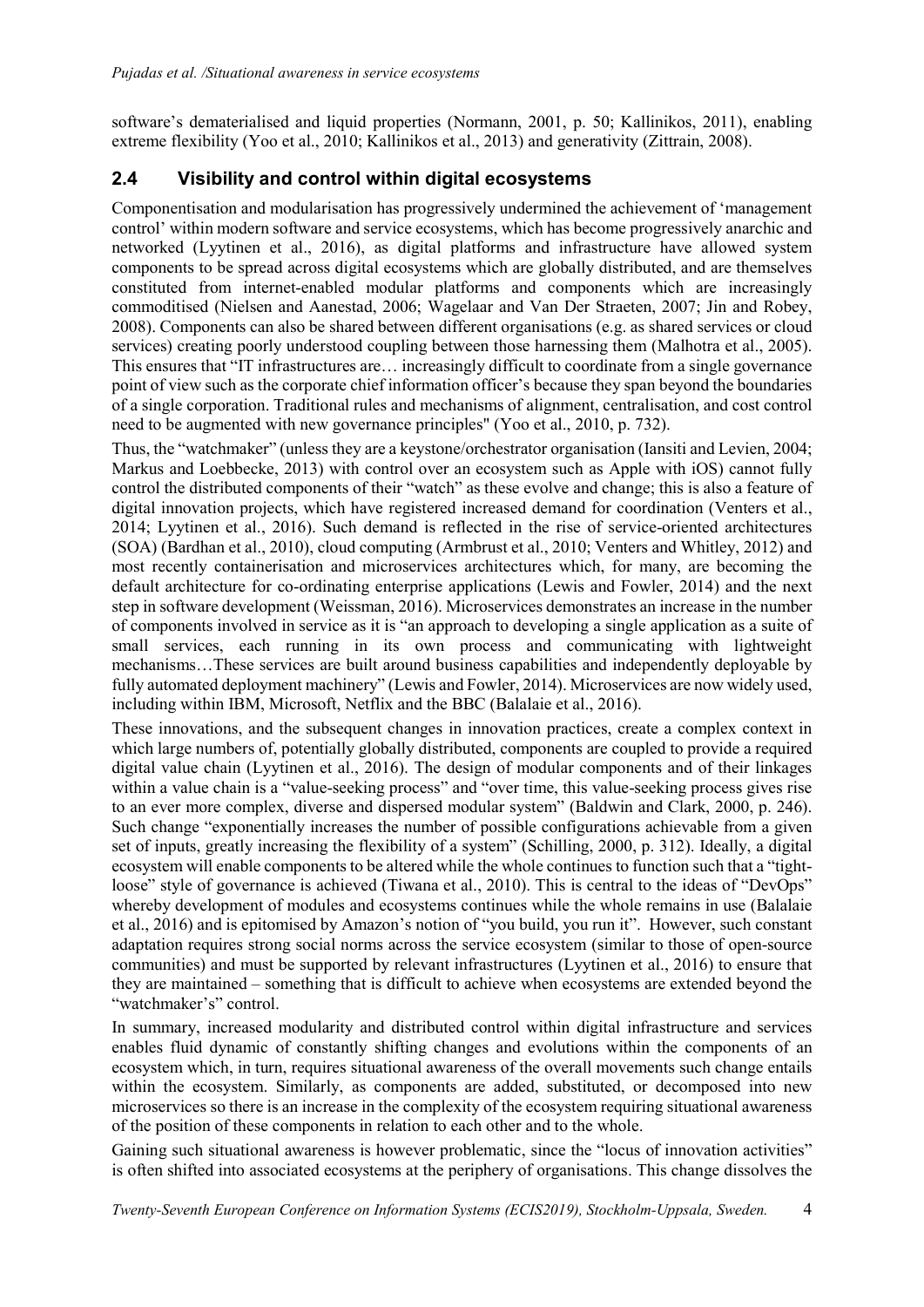organisation's form (Eaton et al., 2015) such that it is only comprehensible in relation to this broader, partly cloud-based, organic whole. Digital infrastructures have been implicated in devolving siloed organisations into more complex cross-functional and devolved interfirm processes (Nielsen and Aanestad, 2006; Rai et al., 2006), with increasing interdependencies (Jin and Robey, 2008). Boundaries between elements of the value chain must thus be understood and managed over time (Jin and Robey, 2008) and are often manifested only within the technical APIs and interfaces of the modules – so often hidden from strategic oversight by their technical complexity. This suggests a considerable challenge gaining situational awareness of such digital value chains, and of the ecosystem(s) from which they are constituted (Eisenmann et al., 2006), since these ecosystems represent complex networks of distributed stakeholders (Venters et al., 2014) undertaking a wide variety of potential actions (Gnyawali et al., 2010; Ceccagnoli et al., 2012).

In this context, strategic decisions that involve (re)thinking the technological infrastructure and investments required to bring value to customers can benefit from techniques that enhance visibility and control via the development of situational awareness. To this aim, in this paper we present a mapping artefact which captures the structure of the digital ecosystem and the situation of its components across both position and movement dimensions.

## 2.5 Dynamic digital value chains

Value chains are defined as coordinated activities, which design, produce and deliver value (delivered through a product or service) to a customer (Porter and Millar, 1985). Such activities can occur within an organisation or external to it (e.g. through outsourcing or external suppliers). Koulopoulos and Champy (2005) extend this idea through the term "digital value chain" to describe how tighter integration of information and software should be considered within value chain analysis (Note this describes the digital/computing-related elements of any value chain – which is distinguishable from the term's use to describe wholly digital value chains such as MP3 music (e.g. Buxmann et al., 2007; Lanzolla and Anderson, 2010)).

By using digital value chains as a core construct for our design, our focus on digital ecosystems is shifted to service outputs – how these enhance value to the customer- rather than inputs – i.e. the infrastructural nature of the technology. This construct is supported in recent research by Leimeister, et al. (2010) who argue that the advent of cloud computing has led traditional value chains to become more complex and "break up into a myriad of different combinations of actors and their interactions to depict rather a network than a sequential chain" – leading them to define a "cloud computing value network… where various cloud computing resources from different levels (infrastructure, platform services and applications) are integrated and offered to the customer. By composing different services, complex business processes can be supported and accessed". These authors conceptually model such networks diagrammatically. As networks, Leimeister's models are directionless (they do not place the customer as the primary focus of value), and their focus on technical components says little about the relationship between these, or their relative value. While useful when such technical components are significant (e.g. in the case of cloud computing), we see this as problematic in the case of microservices and enterprise IT in which huge numbers of such components exist.

In contrast, our modelling is of value networks as directional: that is, the customer is placed at the top of the chain which flows downwards (moving further from direct customer value). We then model digital value chains as graphs of vertices and edges.

Through various technological changes (e.g. those associated with cloud computing (Venters and Whitley, 2012)) and the ease of combining digital modules, we have seen significant increase in the speed of digital innovation (Zammuto et al., 2007): "Innovation networks for digital technologies are... likely to be dynamic, uncertain and equivocal, as well as subject to political power and influences" (Lyytinen et al., 2016). Situational awareness therefore requires a clear understanding of these dynamics of innovation in relation to a digital value network.

In 1959 Gregory Bateson described a truck reversing while attached to a chain of trailers with each added trailer denoting a drastic decrease in control from jack-knifing. The world, Bateson argued "is made up of a very complex network (rather than chain) of such entities which have this sort of relation to each other, but with this difference, that many of the entities have their own supplies of energy and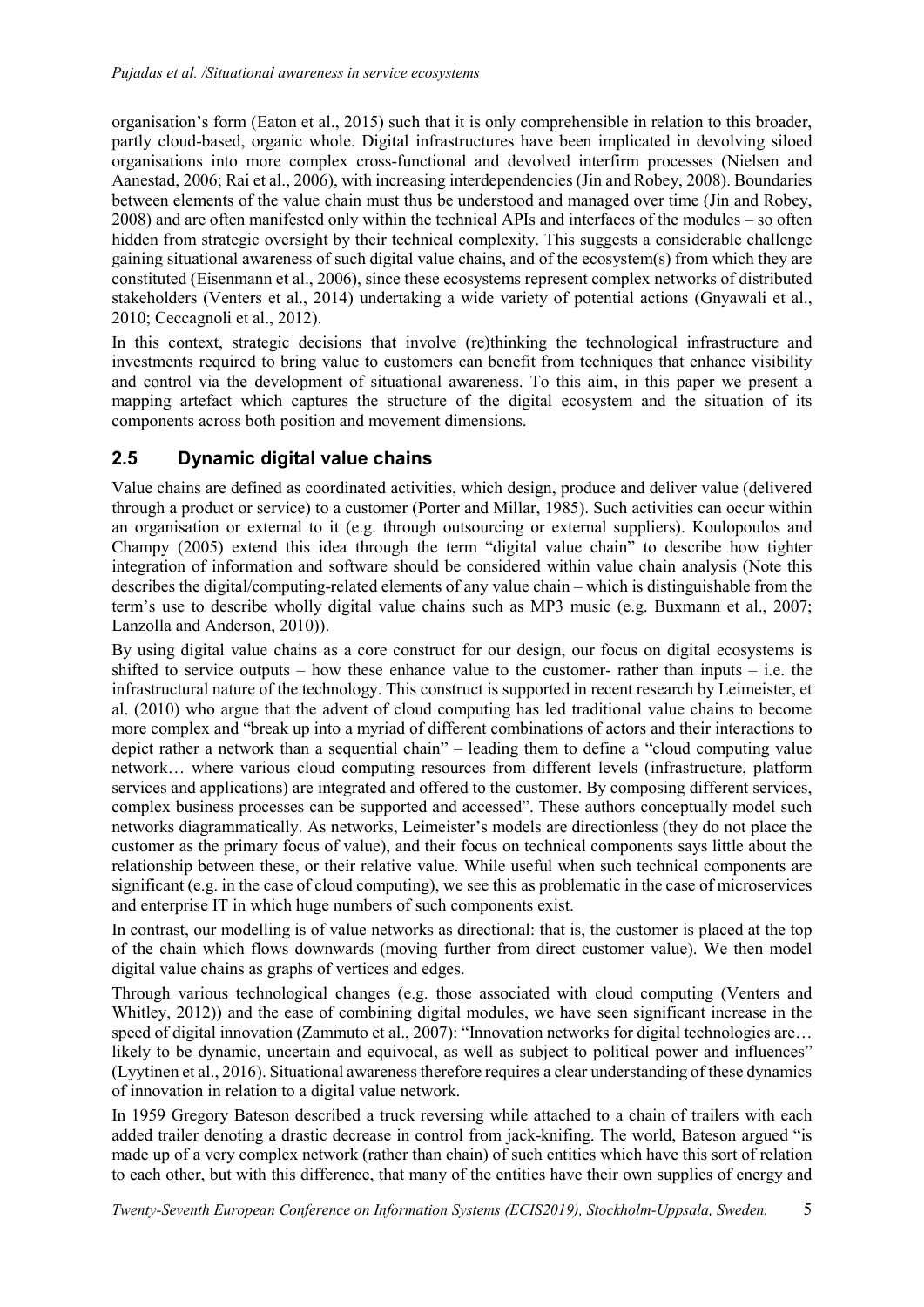perhaps even their own ideas of where they would like to go". We contend that digital value chains are similar to these trailers – connected, but with their own direction and energy. In order to model such movement and energy in the components of the graph we move towards a mapping of these graphs in terms of dynamic movement and intention.

## 3 Wardley Maps: Dynamic Value Chain Mapping

We now describe our artefact, dynamic value chain mapping, in relation to the sensitising framework of design science. Dynamic value chain mapping is intended to address the problem domain of enabling situational awareness within digital value chains by building a collective understanding of mutual positioning and movement amongst value chain participants. Our artefact fits closely with Peffers et al.'s (2007) definition of "the final objective of a design science research methodology process [which] is to provide a mental model", quoting Johnson-Laird and Byrne's (2000) definition of a mental model as a "small-scale [model] of reality…[that] can be constructed from perception, imagination, or the comprehension of the discourse. [Mental models] are akin to architects' models or to physicists' diagrams in that their structure is analogous to the structure of the situation that they represent, unlike, say, the structure of logical forms used in formal rule theories" (ibid. p.52). In exposing, and modelling, "the structure of the situation" (ibid.), we show how dynamic value chain mapping reveals possibilities for strategic action—and thus how the design artefact enables participants not only to document unfolding reality, but also to create it.

Various authors have highlighted that innovation of digital value chains requires that their hinterland be visualisable (e.g. Guo et al., 2013; Anderson et al., 2014; Busquets, 2015). In our design we therefore map our undirected graph onto a Y dimension in which value to the digital ecosystem's customer is delivered at the top. The various vertices involved in delivering the value are thus mapped downwards on Y in relation to their hiddenness (or lack of visibility) to the customer of the value chain. For example, a Sales-Support app delivering value to a salesperson might have an iPhone towards to the top of Y (it is held by the salesperson when using the app), whereas the data-centre holding the data is hidden much further away as it is invisible and only mediated through other vertices. Such judgements are subjective but are intended to provide a means of considering how vertices provide value in relation to the overall digital value chain.



Figure 1: Example of a map

Figure 1 presents the mapping artefact through an example of the value chain of the IT function within the UK's High Speed 2 rail project – a large public sector infrastructure project. The CIO of the project took the initiative to map the HS2 project to be able to articulate the strategy. Given the complexity of the project, mapping was the result of team work, and was perceived as a good aid for decision-making. The map is visual and context specific, that is, it includes the components that influence a business or service provider at that moment in time. A value chain delivers value to its customer (who may be external end-users, internal, suppliers or

others parts of a wider value chain) (Normann and Ramirez, 1993). Therefore, the mapping artefact always contains an anchor which is the customer and their needs. Once these are defined, the position of components in the map are shown relative to that user on a value chain, represented by the y-axis.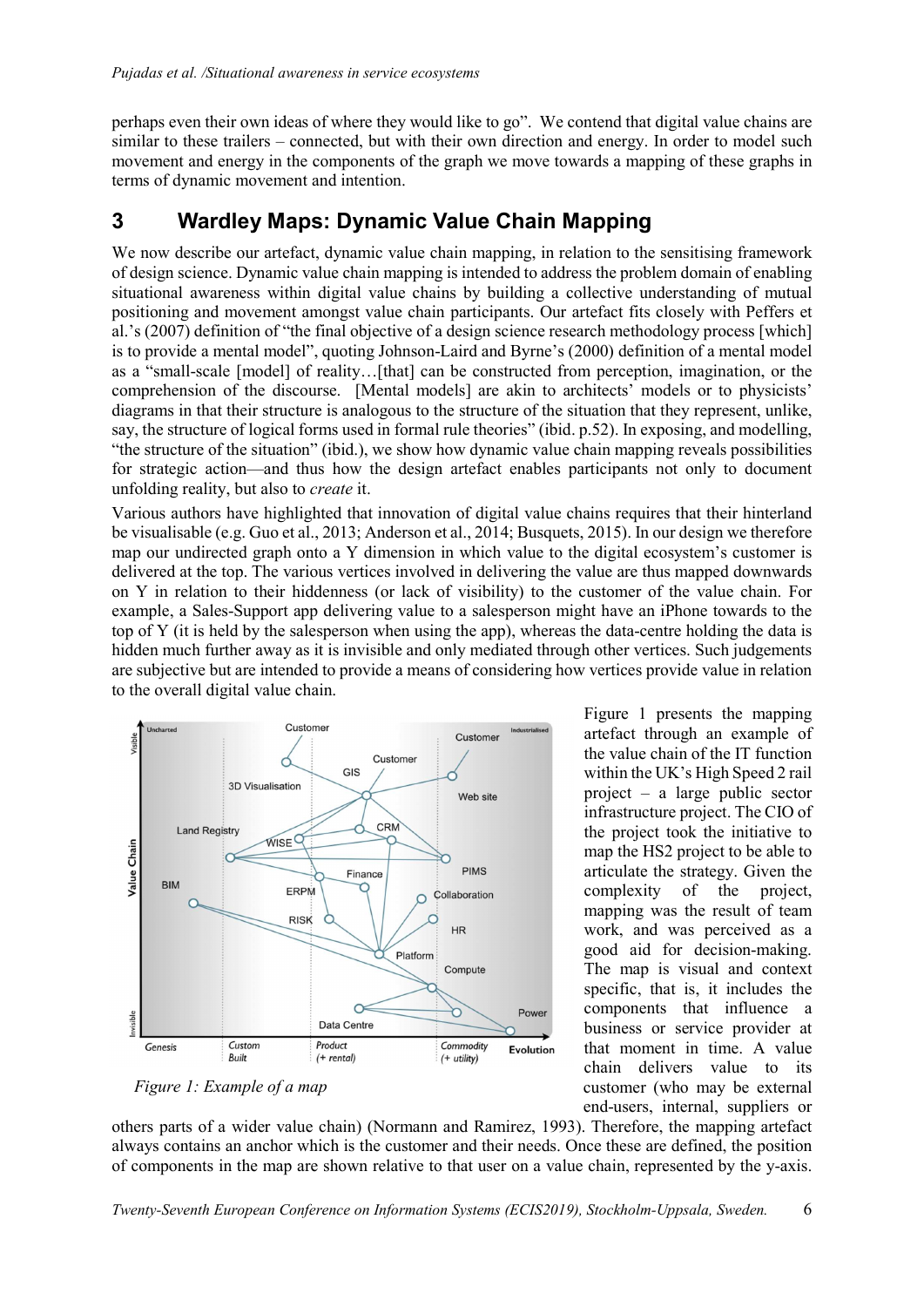Each component needs the component below it, however the higher up the map a component is then the more visible it becomes to the user. Tracing one chain in Figure 1 for example, provision of updated information to a customer regarding the siting of the new railway requires a geographical information system (GIS) capability, which in turn draws on customer records contained in a customer relationship management system (CRM), which in turn is maintained on a digital platform, requiring access to a data centre, computing capacity and electric power.

The map also positions the components in relation to an x-axis, which represents a snapshot of the ongoing commodification of such components, reflecting the earlier observation that ecosystems are not static, and strategic decisions might depend on the expected changes in the environment. For example, Figure 1 shows a range of relatively standard enterprise applications such as GIS, CRM, Finance, Risk Management and HR in the 'Product (+ rental) space, since whilst most organizations would no longer consider building such software from scratch themselves (the Genesis and 'Custom Built' spaces), these still generally require implementation of a product, rather than consumption of a generic service. Finally, Figure 1 shows power, computing capacity (cloud), the Plant Information Management System (PIMS), and even the simple website to be commodities that are consumed, rather than bespoked or implemented. Thus, the relative position of each of these modular capabilities in relation to the others relates directly to both their visibility to the customer, and the extent to which they have become commoditised; their two-dimensional location is a function of both.

# 4 Evaluation

## 4.1 Data collection and analysis

In keeping with Hevner et al (2004) we adopt an observational approach to evaluation to establish the validity of the artefact, and its effective use in practice. A first proxy indicator of the usefulness of Wardley Mapping in practice is the increasing interest that it is acquiring among practitioners. Wardley Mapping was developed by Simon Wardley (one of the authors), and made openly available via an online book (https://medium.com/wardleymaps). Companies publicly sharing their use of the technique include UK Government, Amazon, Co-Op (UK), HS2, RNLI, NHS, UK Dept of Education, Police, Photobox, Food Standards Agency (UK), UN (Global Platform). The 2017 flagship Map Camp London hosted 180 people  $(+130$  on waiting list), by 2018 this was 460  $(+250)$ . Planning 2019 involves hiring a large London Theatre. Other events have been organised in Belgrade, Atlanta, Germany and Scotland. Additionally, Simon undertakes over 50 presentations / events yearly. Derivative spin-offs include Maturity mapping, Power Maps, Burja Mapping, and "Cynefin and Wardley" Maps.

The qualitative evaluation was performed through observation and interviews, as specified in Table 2.

| Observation                                                                                                     | Interviews                                                                                                                                                                                                                 |
|-----------------------------------------------------------------------------------------------------------------|----------------------------------------------------------------------------------------------------------------------------------------------------------------------------------------------------------------------------|
| 2 annual Map Camps in London<br>Online discussions and sharing<br>practices (Slack, Twitter, blogs,<br>$etc.$ ) | 25 semi-structured interviews with:<br>International participants (UK,<br>$\overline{\phantom{0}}$<br>Russia, Poland, Italy, USA, etc.)<br>Public/private sector & NGOs<br>CEOs, CIOs, CTOs, consultants,<br>entrepreneurs |

#### Table 2. Sources of data collection for the evaluation of the mapping artefact

Observation methods of data collection include the participation in the 2017 and 2018 flagship Maps Camps. We were also participant observers in social media and other online environments where an international community of practitioners interested in mapping share and debate ideas and maps.

To gain a more in-depth understanding of participants' views on the mapping artefact, we undertook 25 semi-structured interviews with a wide range of practitioners, including consultants, CEOs, CIOs, CTOs, and strategists in organisations in the public and private sector and of all sizes. Participants were users of these maps or had an interest in mapping, and were recruited in the workshops, via social media, and also following a snowballing process. Some of the interviews were conducted face-to-face, but mostly via videoconference, due to the international nature of participants. The duration of the

Twenty-Seventh European Conference on Information Systems (ECIS2019), Stockholm-Uppsala, Sweden. 7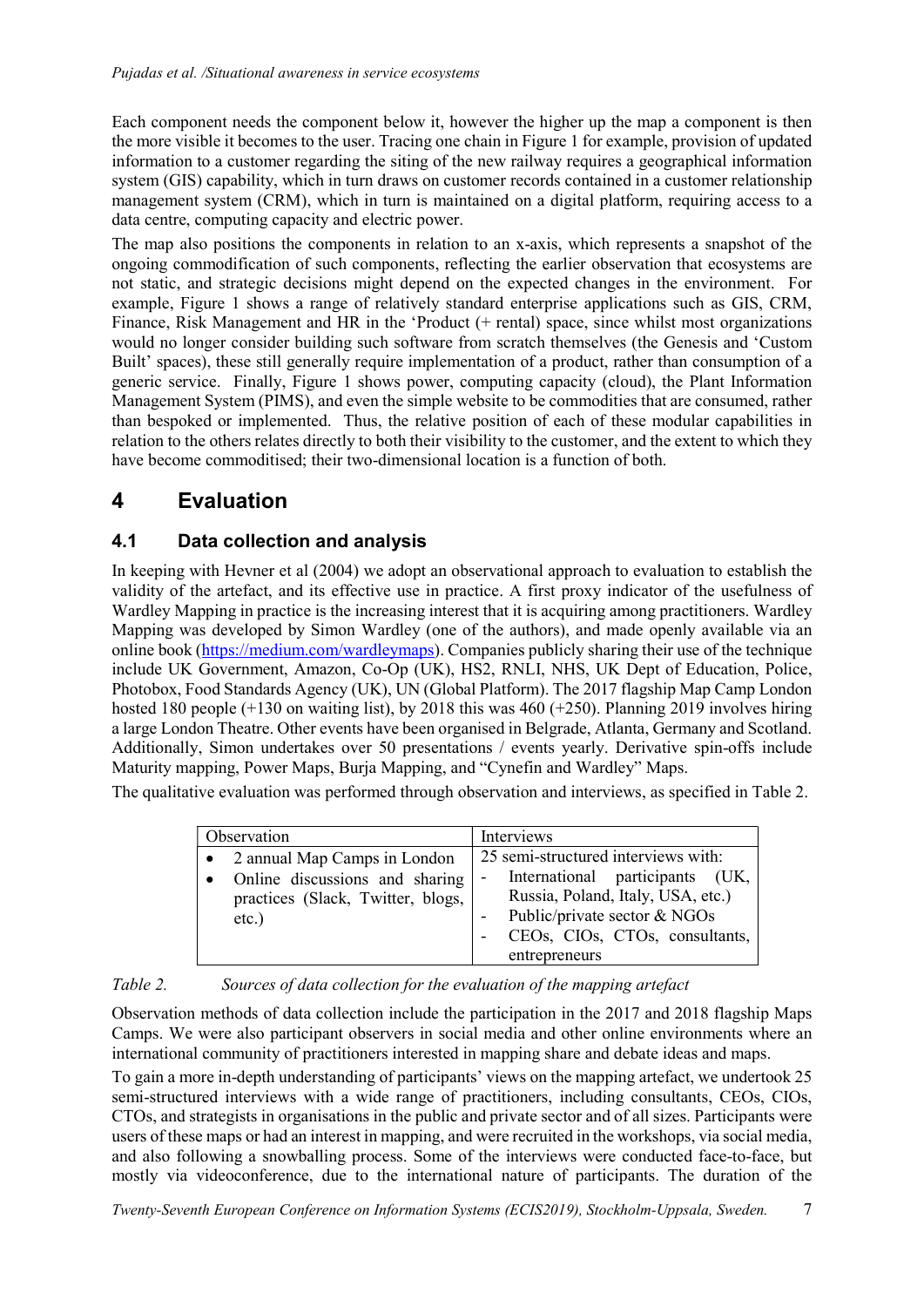interviews was approximately 1 hour. Interviews were recorded and transcribed to facilitate analysis, and most participants shared and explained their own maps.

Collection and analysis of data was guided by the aim to evaluate the artefact, and therefore by the theoretical concepts presented, but it also included a more inductive dimension as we wanted to understand mapping in practice and individual understandings/uses of maps. The analysis was conducted iteratively and using N-Vivo to facilitate coding and analysis.

We need to acknowledge some limitations in our study and areas of further research associated to methodological decisions. The aim of the qualitative part of the research was to understand how and why practitioners use Wardley Mapping, and therefore non-users were excluded, and theoretical (rather than representative) sampling undertaken (Eisenhardt and Graebner, 2007). Future experimental research might examine non-users to assess the value they see in the tool. Our focus, however, is on the practice of mapping, and we show how mapping is perceived by practitioners to have helped in making sense of the complex dynamic digital ecosystems, and for taking strategic decisions. Future research could study in more detail the effects and success of mapping, in terms of implications for organisations and resulting strategies. This could be done, for instance, through an in-depth comparative case study approach. Future research could also analyse the possible differences in the practice of mapping according to various organisational sectors, sizes, incumbency, etc.

#### 4.2 Findings

Observations and the data presented earlier provides some evidence that Wardley Mapping is attracting the interest and it is being used by an increasing number of practitioners around the world. Overall, this signals that an international community of practitioners finds mapping to be a useful and effective approach in guiding strategic decision-making. The presentations in the Map Camps, and the interviews conducted, allowed us to gain a more detailed understanding of the specific value practitioners see in mapping and the ways it is done in practice. We now present the most salient findings.

#### 4.2.1 Value of maps and situational awareness for strategic decision-making and cost-saving

Overall practitioners expressed that mapping helped them rationalise, codify and visualise the components necessary to deliver value to customers, and that the mapping of (technological) components according to the value chain and evolution axes, i.e. situational awareness, was highly relevant for taking strategic decisions such as where/how to invest in technological solutions, taking into consideration what competitors and service providers are already offering. For instance, one of our participants explained:

"I had to use the situational awareness aspect of Mapping when I mapped strategy for  $X$  and the reason I had to use it was I was coming from … a kind of CIO role in the public sector and I had an idea that I could create a digital business that could deliver for government departments. But I had to understand the marketplace to check my thinking before I dived in. So I'd come from having a 300 million budget to coming to a company that turns over four million. And so what I wanted to do was use situational awareness to see was there room in the marketplace for a company like X before I came in."

Our participants shared with us some of the maps they had produced and explained the strategic decisions that maps facilitated. We highlight 3 recurrent themes in terms of the value of maps for strategic decision making:

- Outsourcing: The positioning of the necessary components to deliver value to customers in the map helped participants make sense of the extent to which such components should be built inhouse, acquired off the shelf technology, or outsourced. It might make sense to develop in-house a new technology when trying to offer something really novel, for which no solutions or technologies are readily available and are close to costumers' needs (top left). However, it might make sense to outsource or use cloud services for components that are far from the consumers in the value chain and are a commodity (bottom right).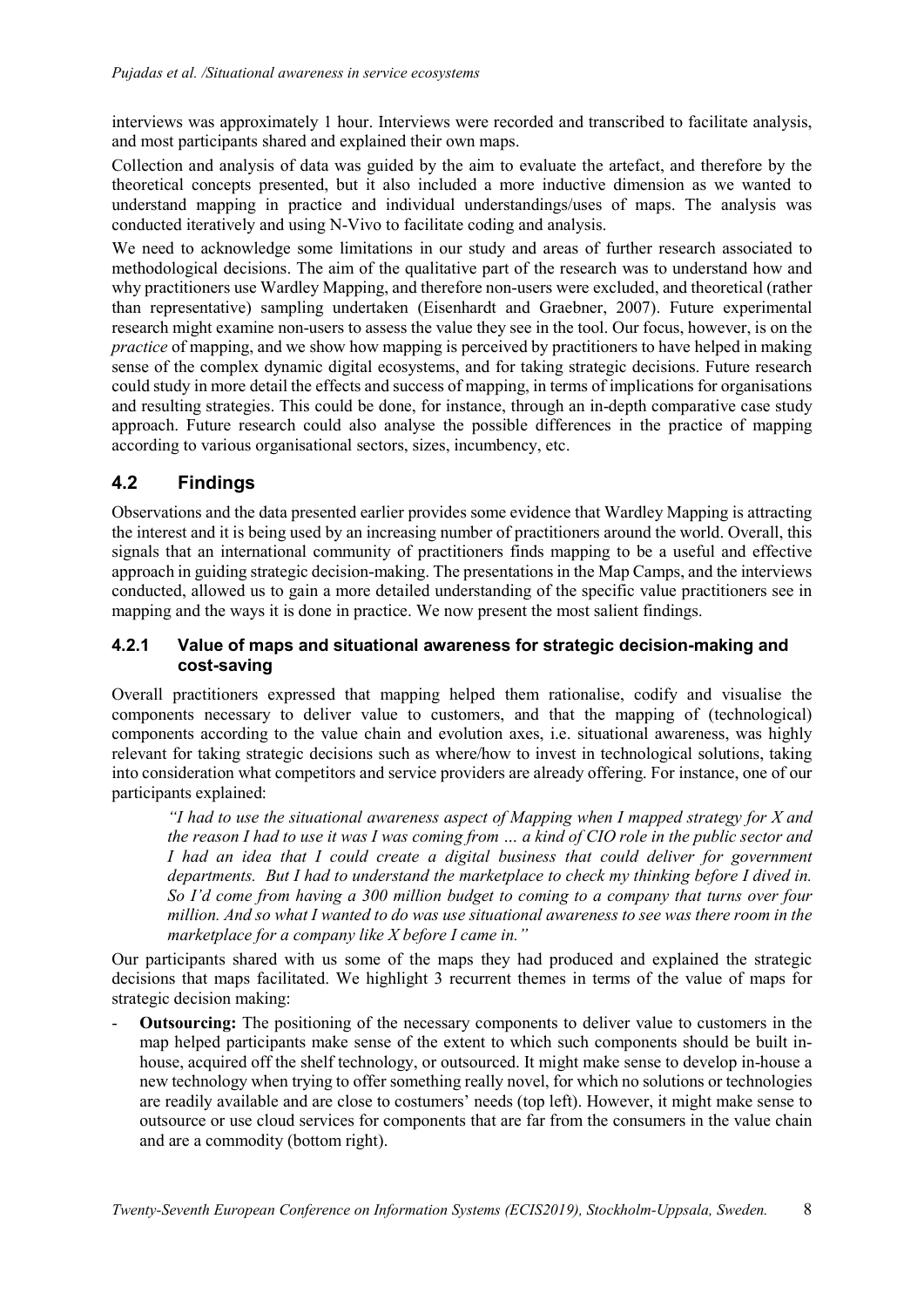- A move towards serverless and cloud computing: Related to the previous point, we could see that several of our participants are involved (or work as consultants) in the move towards serverless, cloud computing. There might be a reinforcing mechanism by which mapping makes visible the advantages of cloud computing, so those who defend or see value in such move use mapping as a way of convincing other stakeholders (or selling their services), particularly about the evolution of software towards cloud and the future dynamics of the software marketplace.
- Avoiding redundancy: Mapping the technological infrastructure and services of big organisations can help make duplication of components visible, and in turn remove redundancy and save costs. Various participants, particularly (but not exclusively) in the public sector showed us 'before and after' maps, where it was possible to appreciate how for instance different departments in an organisation were using different technologies for the same purposes, and how relying on one of them could cover the needs of both units.

The following quote nicely exemplifies theme 1 and 2. The participant explains how the use of Maps helped her both identify duplications, and identify technology that could be outsourced or acquired through cloud computing as it was a commodity. Tackling this, helped her reduce important costs on IT in a Department of the UK public sector:

"So the first use of the Map was to map out the IT estate at Department for X. So if you had a customer at the top of the map and then map out all of the different applications that the business use with a view to having a look at where you've got duplication first of all, then overlay the contracts that you've got with third parties to have a look at the spin profile. And then have a look at where generic software had been built yet there was commodity software available. So the very first, the very first ask really was about taking cost out of an IT service, in a controlled manner, over a period of time. And the outcome of using the Map for that was actually the creation of a business case that took 35 million pound out of the IT spend over a five-year period. So that was… what we did using Maps for the very first time."

Whereas the previous themes are not always related to strategy but to cost saving, a clearly strategic use of maps of our participants was to support decisions around what services or technologies to develop or invest in, considering competitors' offerings, and expectations of future developments. That is, defining what an organisation can offer in relation to competitors, and what components/technologies are available as part of the value chain that would be needed to deliver value to consumers. As an example:

"…Some people had been playing with a few maps within there [Organisation Z] and it gave a really good conversation starter in terms of strategy and what kind of things we might do next, and were you know, looking at future strategies and how we might approach them in terms of what technologies we might need to build and what other competitors were doing. And so I've kind of taken some of that information and put that back into what I'm doing at the moment which is looking at a start-up myself."

We should add that various participants expressed that Maps can be useful for very different purposes, and not even related to decisions involving technology (even if this seems to be the most common use). For instance, a participant said:

 $\lq$  think it serves the purpose of communication but I think the powerful thing for me with maps is that it provides a view of many different lenses. So you can look at it from a what do we hold onto, what do we invest in, what do we retire. You can overlay your contracts base and say what should be outsourced, what should we retain internal. And then you could use it to create an operating model within a business, not just the IT but who do you need to support what and why. So it has lots of different uses. And I have used the maps in lots of different ways."

As a participant expressed, the (predominant) technology-centric approach to mapping can be problematic:

"So I think one of the challenges and on at least one of the occasions when I've used Maps this has been a pitfall that we fell into is one can get quite focused on componentisation, like components and processes and forget about people. And people are such a core part of anything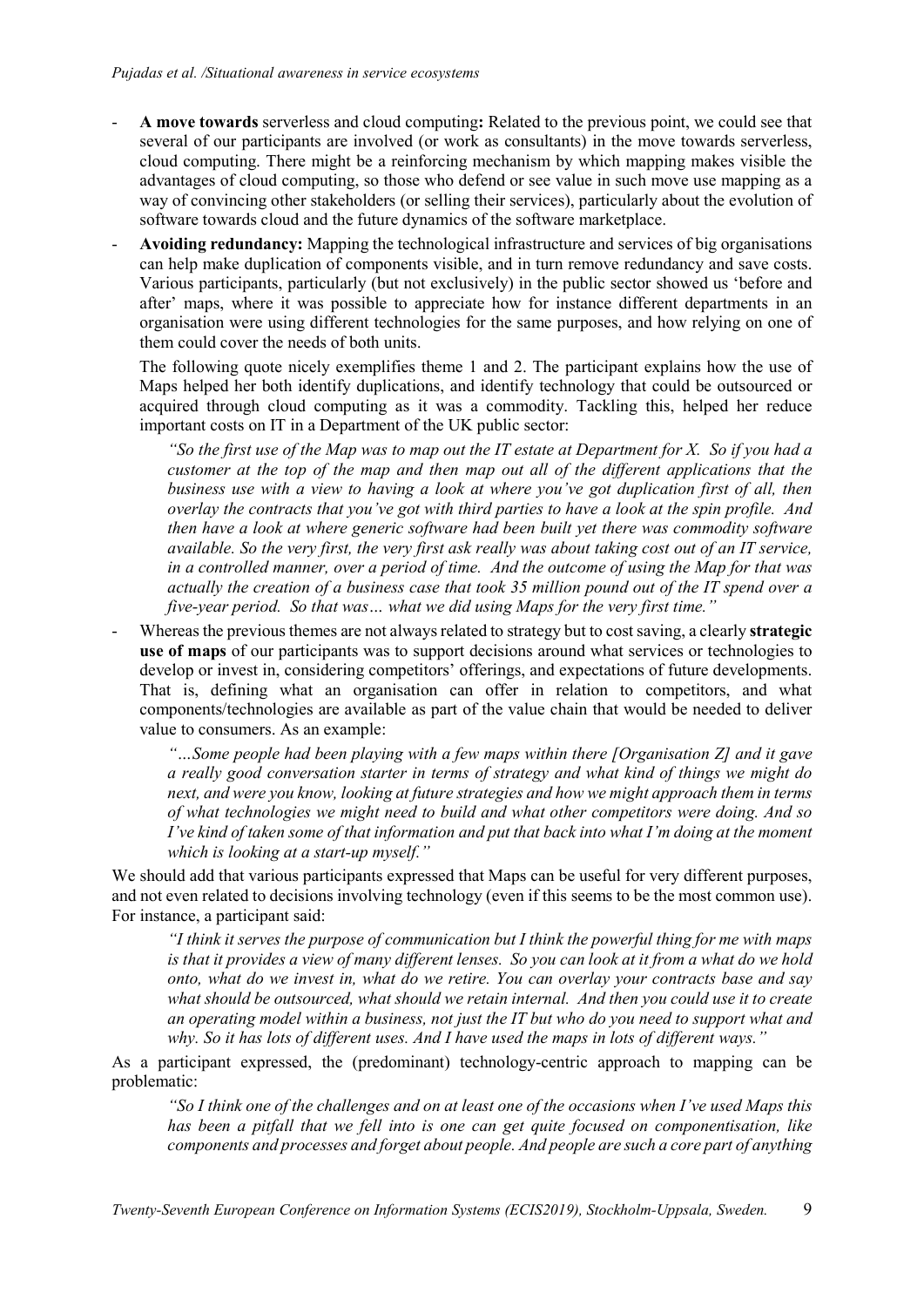that you do, that would be my kind of like when you're doing a Map, be careful not to forget about the people bit."

In our qualitative evaluation we also asked participants about the limitations and challenges of Mapping. To summarise:

1) Learning curve: mapping is not an easy task, and can generate some insecurity the first time people try to do it

"And many people find those symbols and components on a map and they don't trust their own skills in the beginning. It actually, it has nothing to do with skills at all. They wonder whether they will create their map in a proper way."

- 2) Defining costumer needs is not straight forward (particularly for entrepreneurs).
- 3) Imprecision: Some participants expressed that the map could gain in precision, for instance, adding additional dimensions or developing a scale for the y-axis

"There is a conversation going on at the moment in the Slack Community about the purpose of the Y axis. It's asked should it have a scale. And I've often thought that, you know, what are we trying, what are, what is the Y axis showing?"

Nevertheless, as we will discuss further in the next section most users do not seem to worry about the precision of maps; in fact they claim that all maps are imperfect.

4) Lack of tools to represent/produce maps

"I think some of the tools around Mapping could be improved because when you're in a conversation like this, and you think okay, let's start mapping quickly, what would be nice is to have a kind of intelligent tool that makes it so easy to pull up a map, start labelling the components in real time."

#### 4.2.2 Mapping as a practice

Following a more traditional design science approach, the previous section offers an evaluation of the artefact in terms of assessing the extent to which it delivers what it promises, and how it is used for the purposes of taking strategic decisions. But in our evaluation we also took a more inductive approach to try to understand the practices in which mapping is embedded. Such approach allowed us to see how the value of mapping overflows that of the artefact; that is, as expressed by several participants it is the practice of mapping itself that is valuable. As one participant expressed:

"So you might as well just build a quick map and then have the discussions around it and it's not about getting the right map. The value is getting a map that then gives you the discussion points afterwards (…) the outcome that I'm after is not the map. The outcome is the…, what would the outcome be? So if you take it that it's a map, what you're interested in is the route."

Our inductive coding suggested some prominent themes in this regard, even if frequently interrelated:

1) Codification  $\&$  making knowledge explicit: Many participants volunteered that maps helped to make knowledge explicit, which enabled them to take decisions on a more rational basis. As expressed by one of the participants:

"And frankly, decomposing that into a system, a representation of a system that could be even wrong still but gives you the basis to form some rationale and present that rationale to others who can then counter it and so on. That's valuable because it means that you're seeing things consistently that other people are not." And it helps elicit the unknown or untold: "there's been like three different contexts that I've mapped in. In each of those different situations, there's been something come up that was blatantly obvious and none of us were talking about, either because it was difficult or embarrassing or maybe it was just so in front of us we couldn't even see it. So the maps were really helpful for bringing out those conversations."

2) Visualisation: One of the perceived strengths of Maps is that they offer a very useful visualisation tool, which compresses knowledge:

"All maps are wrong. If you made a map of France that was correct, it would be France. So as soon as you start shrinking it and simplifying it, then you've applied the compression algorithm.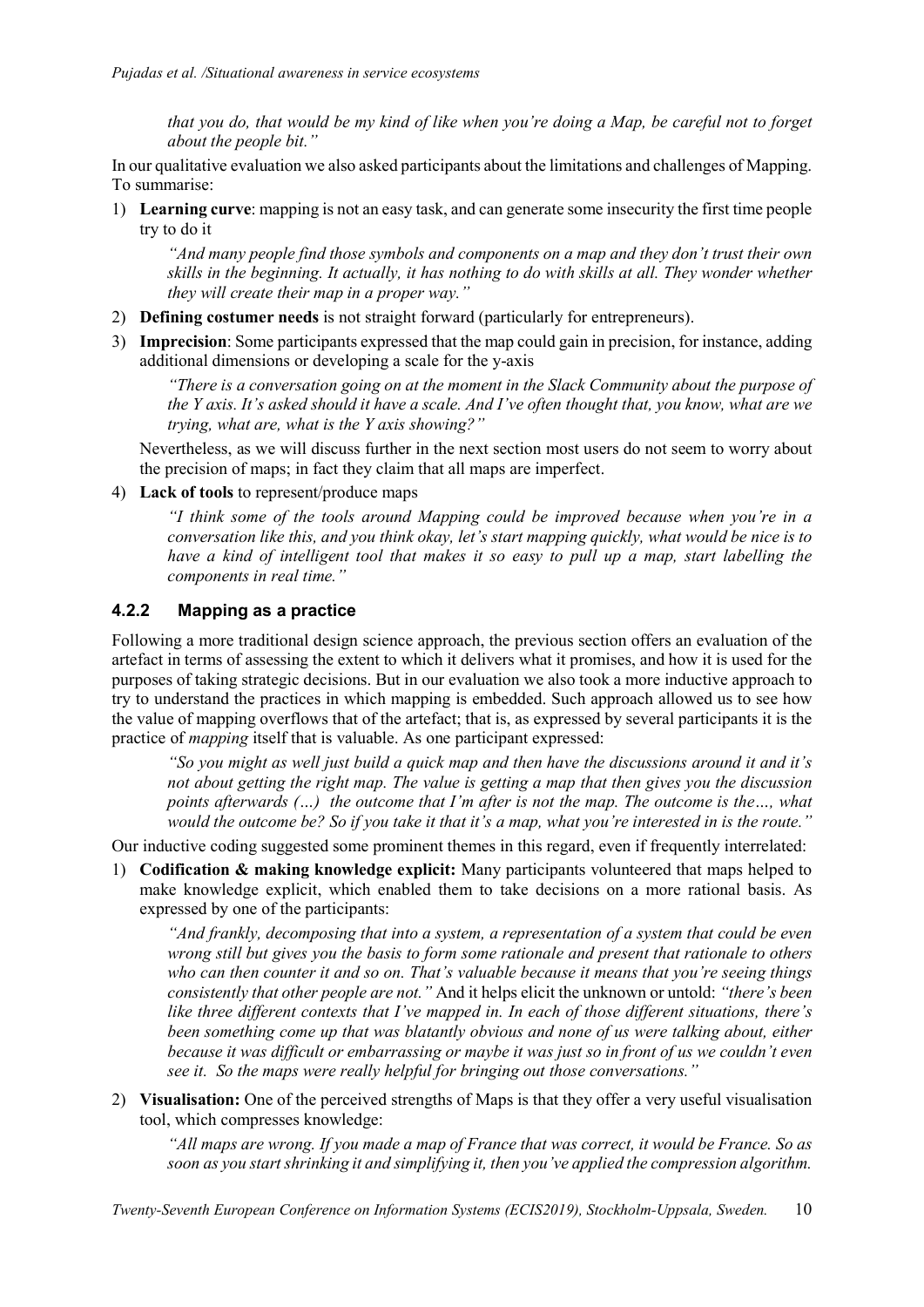But what it does allow then is quickly, one is triggering conversations but with the help of that example, it saved me time. I just looked at it and thought, okay, it validates my hypothesis" And another participant: "they were pretty experienced strategy practitioners in the sense that they've been doing strategy in different companies but more intuitively. They just felt that wow, this is cool because now we can more easily communicate around it and sort of make those hidden intuitions visible and challengeable."

3) Communication: In connection to the previous two points, participants suggest that Mapping works somehow as a boundary object (Star and Griesemer, 1989) that facilitates communication

"Because that was literally me going, here's a picture and then a 15-20-minute conversation all over the Internet and then we came out with this thing. and I'm like, that makes perfect sense to me. But we'd had, because we'd had a shared visual representation that we both had an understanding of what that meant, we could talk about it."

Mapping is also seen as a legitimising representation, a good tool to convey and convince other stakeholders of the strategies proposed, for instance when looking for funding in the case of an entrepreneur, or when looking for approval for a strategic decision.

4) Collaboration: As many participants conveyed, the conversations that Mapping facilitates frequently result in useful feedback and learning that can be then integrated into a new version of a map. Indeed, many participants expressed the collaborative character of mapping, either through these feedback loops, or more explicitly by producing maps as a form of team work. As one of the participants said:

"So I think you could say, potentially you can do it on your own, right? But I think, I think that would be a shame because I think the beauty really of it is in the collaboration. It's in the fact that it creates a common language for you to use together to have these difficult conversations about understanding where we are, understanding where we need to be, understanding how we can affect those movements."

## 5 Discussion

In this paper we have presented evidence that practitioners recognise significant utility in the process of elucidating, discussing, challenging, and planning for future configurations of value chain components relationally, as they map their respective positions in the value chain, and temporally, as they map their respective movement in relation to ongoing digital commoditization. In turn, our research confirms situational (relational, temporal) awareness as a potentially important competency for organizations seeking to harness the generative potential (Zittrain, 2008) of digital platforms, ubiquitous infrastructure (Hanseth and Lyytinen, 2010), modular software (Schilling, 2000) and "tight-loose" architecture (Nielsen and Aanestad, 2006) to achieve combinatorial innovation (Yoo et al., 2012). Our data suggests that practitioners see value in the associated mapping artefact as a technique to support the development of situational awareness, with relevance for strategic decisions.

Indeed, as a tool for visualisation, communication, rationalisation, and collaboration around the building of situational awareness, it is interesting to consider how some of the limitations of the maps (lack of precision, and difficulty in producing maps) are downplayed by several practitioners who argue that maps are and cannot be perfect, but they help start conversations that lead to strategic decisions, and ensuing actions, in a manner that we find highly performative. Thus, during our analysis we were struck by the way in which both maps and the act of mapping – the building of situational awareness itself – were reflective of the relational, temporal and performative facets of Garud et al. (2014)'s narrative perspective on entrepreneurial innovation. In particular, the narrative perspective offers a useful lens through which to address a relative omission of attention to the 'organizing vision' (Swanson and Ramiller, 1997) through which digital infrastructure and services evolve in practice – an omission that has recently received recognition (e.g. Yoo et al., 2010; Lyytinen et al., 2016) within a literature that remains focused predominantly on generative capability of the technology itself.

Reflecting Garud et al.'s (2014) facets, maps were relational – charting dynamic positions of artefacts and enabling sensemaking of the diverse digital ecosystems of organisations. They were temporal –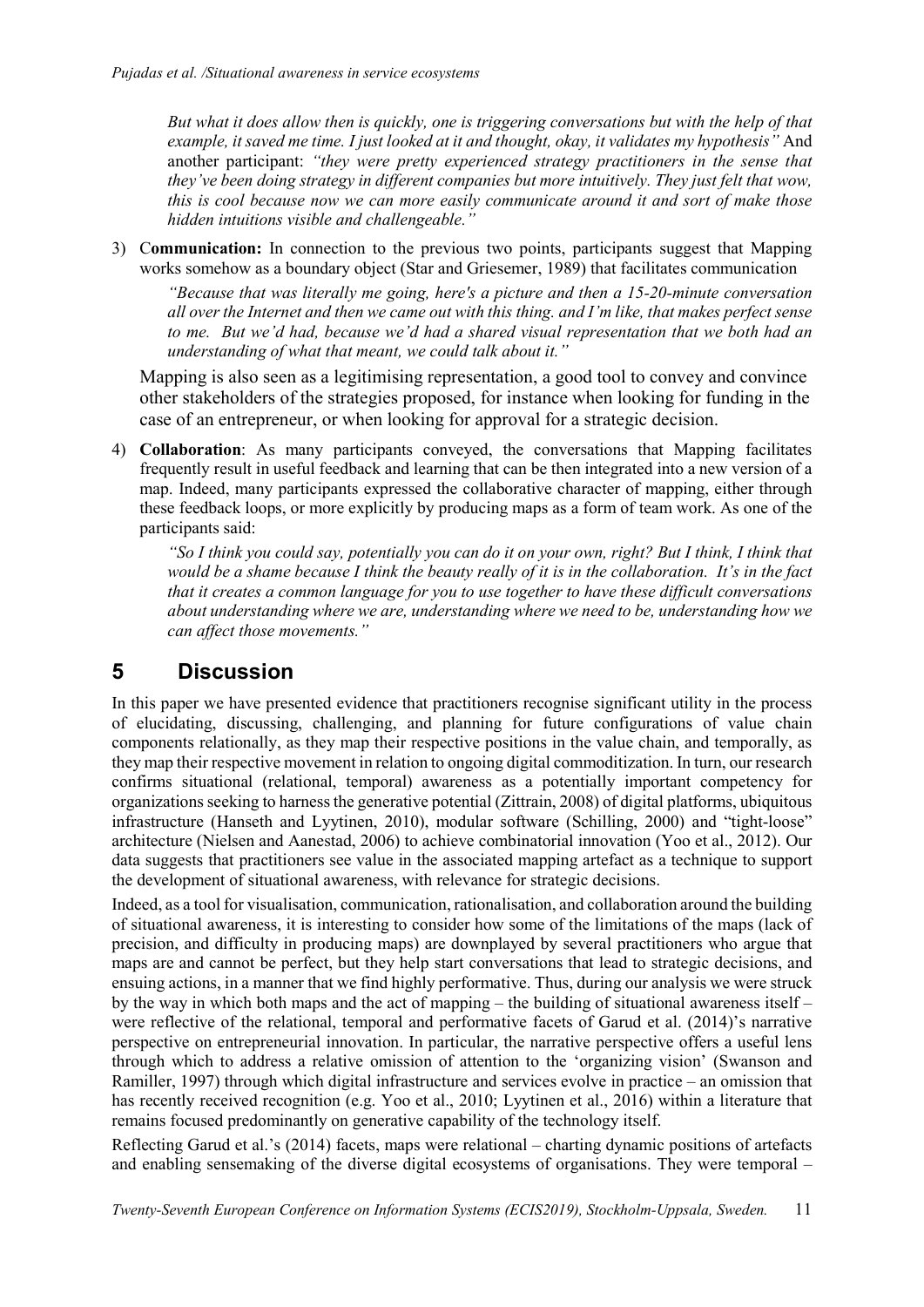charting the evolving past and future movement of such ecosystems, and they were performative – acting and constituting reality. During the remainder of this discussion, we employ these facets within the narrative perspective as a useful lens to uncover new insights for digital innovation offered by the construct of situational awareness and associated mapping activity.

### 5.1 Maps as relational

The construct of situational awareness and the associated artefact of mapping are inherently relational: that is, they develop a view of the strategic significance of relative positions between value-generating configurations of organisational infrastructures. Mapping of outsourcing, microservices, serverless and cloud were undertaken in relation to other services and the customers value. In reviewing our findings, we were also struck by the way in which producing maps of organisations' digital ecosystems revealed significant duplication of identical generative platforms and innovative services within and sometimes even across many enterprises. Interviewees' usual explanation for this phenomenon is business units' historical arrangement in discrete silos, within which development of duplication has frequently occurred unnoticed – with the outcome that different groups or units within the same organization harness the generative potential of the digital infrastructure in almost identical ways. This was summarised in a tweet on Mapping stating "Levels of duplication such as 2x, 5x are the fantasy lands of start-ups for many corporates. I tend to more commonly see duplication at the  $10x$ ,  $100x$  and  $1000x$ level". Better understanding of this replication within digital ecosystems, and of the missed technological and commercial opportunities such replication may represent, offers a promising direction for further research to extend our understanding of generativity within digital infrastructure research.

### 5.2 Maps as temporal

Situational awareness and associated mapping are also temporal, harnessing remembered past and projected future and providing a means of better imagining the narrative of achieving that future (Denning, 2000). By charting innovation as "moving" from genesis to utility, mapping encourages participants to conceptualise innovation as an unfolding temporal journey (Van den Ven et al., 1999). Past and future are entwined within maps, and harnessing maps is always orientated toward the future, where past/present/future are dynamically constituted (Adam, 1990; Barrett and Scott, 2004). For example, Salesforce, periodic users of the mapping technique, build and maintain situational awareness of their digital platform – to both themselves and customers – within an unfolding temporal narrative about the accelerating commoditisation of cloud-based technology and services. Whilst for many years Salesforce maintained that they intended to continue hosting core services on their own infrastructure, one prominent interviewee had used maps to predict that accelerating commoditisation of public cloud over time would inevitably mean a strategic part-move to public cloud datacenters – which the company eventually did, announcing a relationship with AWS in 2016.

Thus, use of mapping to develop situational awareness emerges as a useful way to develop strategic predictions about likely future direction of digital technology, infrastructure and services. Future research might examine and develop the implications of this to interrogate prominent predictive models with which academic research has yet to engage in any committed way, such as Gartner's 'magic quadrant', described on Gartner's website as showing "direction and maturity of markets and their vendors", which are acknowledged as influential to both supply-and demand-sides of the software marketplace (Pollock and Williams, 2010) – indeed, the Magic Quadrant is argued to be "one of the most referenced research tools in the IT Sector" (Pollock and Williams, 2010, p. 212) – yet highly contested and not produced through systematic research (Rip, 2006).

## 5.3 Maps as performative

Just as Garud et al. (2014) show narratives as performative, where "to say something is to do something"  $((Austin, 1975, p. 12; italics in original) – for a review of the term see (Gond et al., 2016)) so maps$ themselves perform. Like other narrative devices, our findings show maps not as purely mapping the "outside the world(s) to which they refer", but also that they are "actively engaged in the constitution" of the reality that they describe" (Callon, 2007, p. 318). Like other narrative devices, maps "and their world are caught in a process of co-evolution" (Callon, 2007, p.329). We observed in our findings the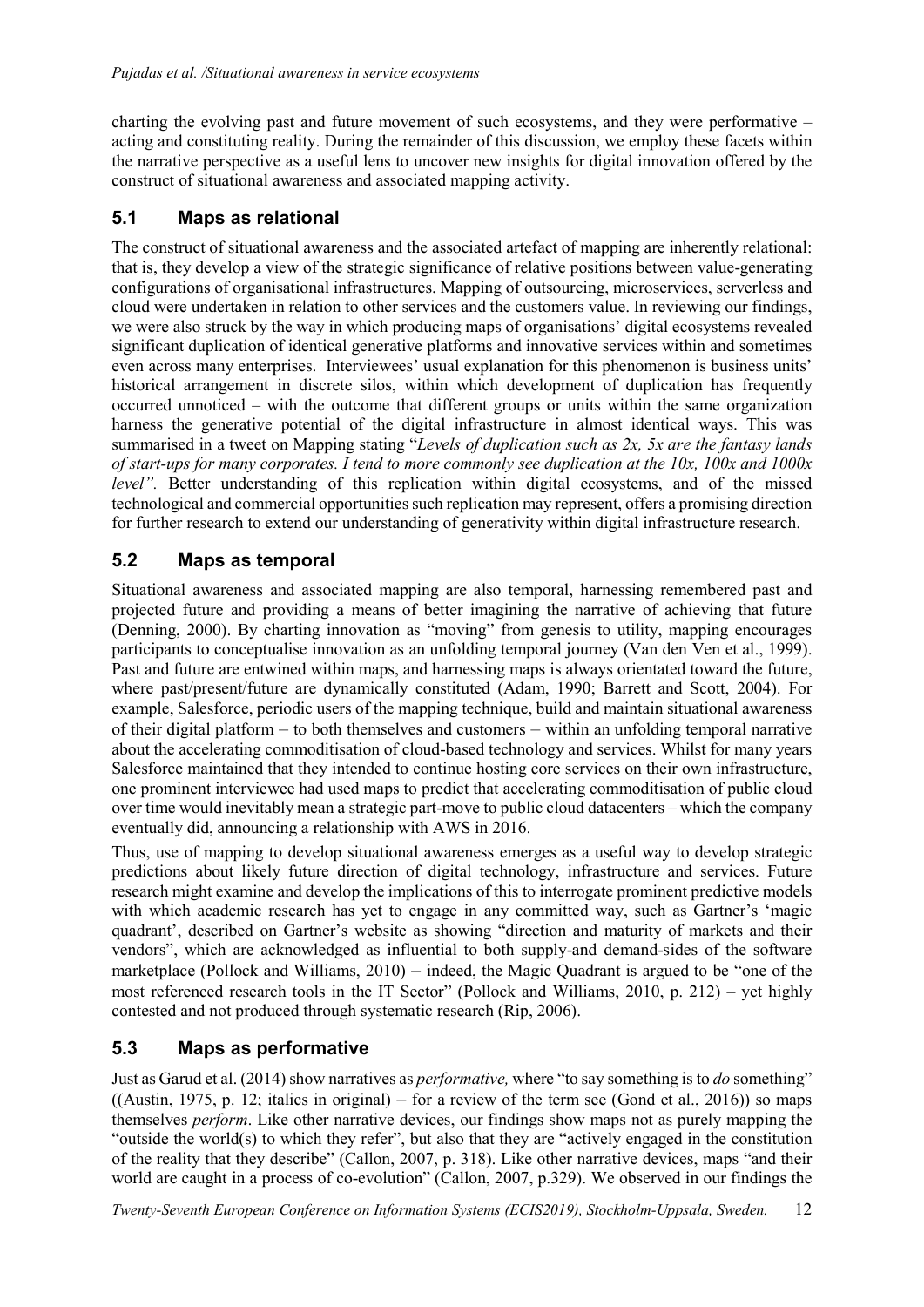production of maps to be sometimes an act of rebellion through which strategic change was achieved. In one instance, the past digital ecosystem of an organisation was rendered clearly unsustainable in a 'fur-ball' of nodes and vertices on a demonstratively complex map. This could then be used to justify significant change in infrastructure within a number of organisations.

In another example, Map Camp was dominated by a narrative of "Before" and "After" in which speakers explained how their previous maps became either cleaner or more strategic (e.g. better reliant on utility service) following further mapping, analysis and discussion. For instance, arrows were added to show movement from "Bad" to "Good" within these performative narratives – narratives which had literally changed the self-understanding and strategic intentions of organisations represented. Viewed thus, the performance of mapping by a group of individuals engaged in the process of developing situational awareness offers a potentially valuable new avenue for researchers seeking to study how relational, temporal, and performative facets of unfolding narrative come to shape technology choices, and even the strategic direction of technology offerings themselves.

## 6 Conclusion

This paper makes three significant contributions to the study of IS strategy in the digital age. First, we offer a counter to an acknowledged focus in the existing literature on digital capabilities at the expense of attention to how digital infrastructure and services continually evolve via an 'organizing vision' (Swanson and Ramiller, 1997). In developing the notion of situational awareness – a little-used construct within the IS literature – we highlight an important ingredient to the ongoing process of sensemaking that colours strategic decision-making about technology, and in so doing, contributes to shaping the evolution paths for software and services, especially those located in the cloud. Second, we explore an artefact through which growing numbers of practitioners develop their situational awareness: value chain mapping. Using in-depth data from a broad range of practitioners, we highlight a number of themes that show how it is the practice of mapping, rather than the maps themselves, that people engaging in strategic decision-making find valuable; we also discuss some limitations and challenges articulated about the approach. Third, we deploy a narrative perspective on technology to reveal the process of developing, and narrating, situational awareness via mapping, and the relative positioning of components on the maps themselves, as deriving from a nexus of relational, temporal, and performative dimensions that both shapes, and is shaped by, such narrative. We identify some limitations and several directions for future research.

## Acknowledgement

This research was made possible by funding from the UK's Engineering and Physical Sciences Research Council - EPSRC (Grant number EP/R006865/1).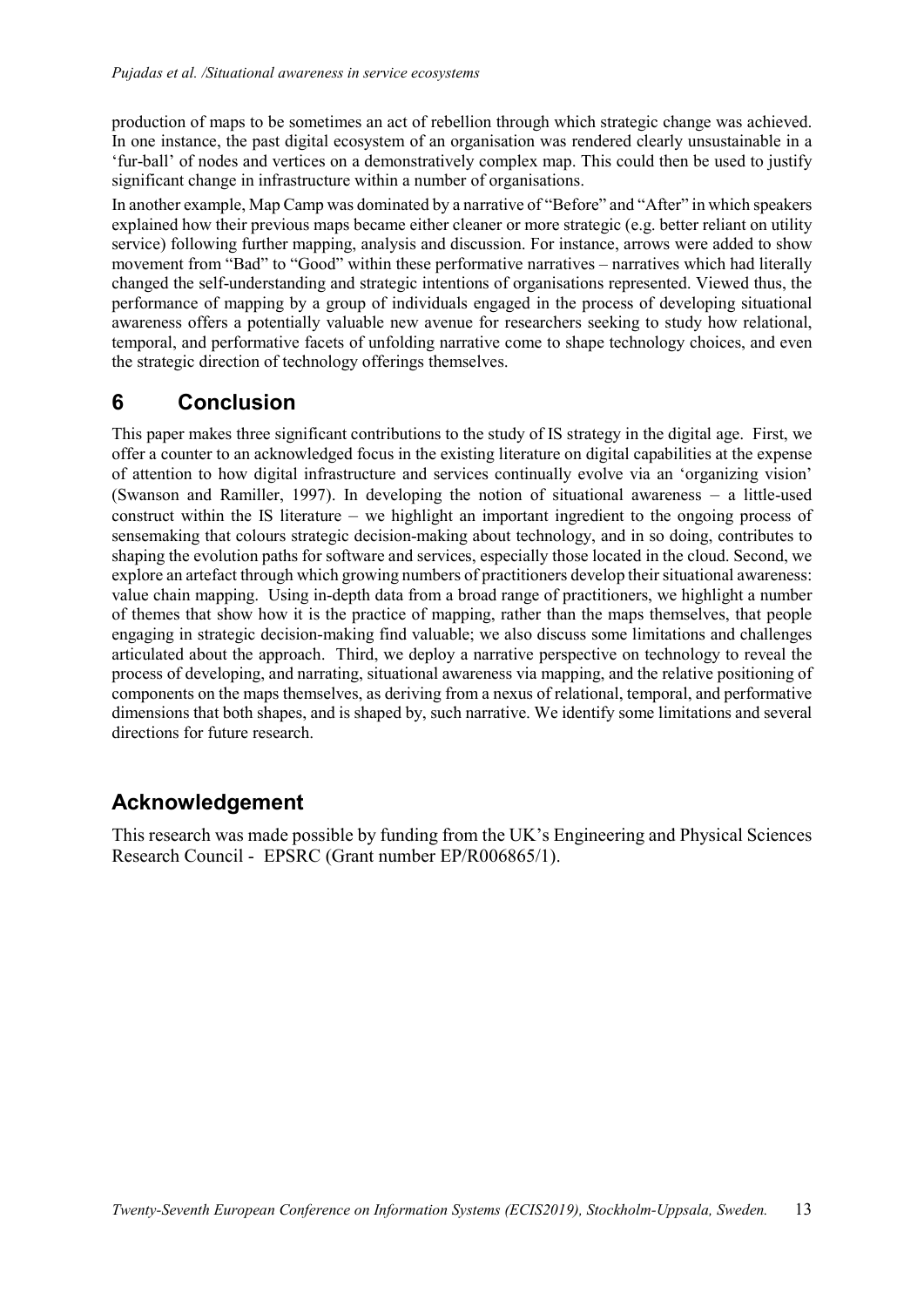### References

Adam, B. (1990). Time and social theory. Oxford: Polity.

- Adams, M. J., Y. J. Tenney and R. W. Pew (1995). "Situation Awareness and the Cognitive Management of Complex Systems." Human Factors 37(1), 85-104.
- Ahmad, R. and N. A. Ali (2003). "The use of cognitive mapping technique in management research: theory and practice." Management Research News 26(7), 1-17.
- Anderson, E. G., G. G. Parker and B. Tan (2014). "Platform Performance Investment in the Presence of Network Externalities." Information Systems Research 25(1), 152-172.
- Armbrust, M., A. Fox, R. Griffith, A. Joseph, R. Katz, A. Konwinski, G. Lee, D. Patterson, A. Rabkin, I. Stoica and M. Zaharia (2010). "A view of cloud computing." Communications of the ACM 53(4), 50-58.
- Austin, J. L. (1975). How to do things with words. 2nd ed. / edited by J.O. Urmson and Marina Sbisáa. Oxford: Clarendon.
- Balalaie, A., A. Heydarnoori and P. Jamshidi (2016). "Microservices Architecture Enables DevOps: Migration to a Cloud- Native Architecture." Software, IEEE 33(3), 42-52.
- Baldwin, C. Y. and K. B. Clark (2000). Design Rules: The Power of Modularity. Cambridge, Mass.: MIT Press.
- Bardhan, I. R., H. Demirkan, P. K. Kannan and R. J. Kauffman (2010). "Special Issue: Information Systems in Services." Journal of Management Information Systems 26(4), 5-12.
- Barrett, M. and S. Scott (2004). "Electronic trading and the process of globalization in traditional futures exchanges: a temporal perspective." European Journal of Information Systems 13(1), 65.
- Brown, A., J. Fishenden, M. Thompson and W. Venters (2017). "Appraising the impact and role of platform models and Government as a Platform (GaaP) in UK Government public service reform: Towards a Platform Assessment Framework (PAF)." Government Information Quarterly 34(2), 167-182.
- Busquets, J. (2010). "Orchestrating Smart Business Network dynamics for innovation." European Journal of Information Systems 19(4), 481-493.
- Busquets, J. (2015). "Discovery paths: exploring emergence and IT evolutionary design in cross-border M&As. analysing grupo Santander's acquisition of abbey (2004–2009)." European Journal of Information Systems 24(2), 178-201.
- Buxmann, P., J. Strube and G. Pohl (2007). "Cooperative pricing in digital value chains the case of online music." Journal of Electronic Commerce Research 8(1), 32-40.
- Callon, M. (2007). What does it mean to say economics is performative? In: D. A. MacKenzie, F. Muniesa and L. Siu (Eds.), *Do economists make markets? : on the performativity of economics*, p. 310-357. Princeton, N.J.: Princeton University Press.
- Campbell-Kelly, M. (2003). From airline reservations to Sonic the Hedgehog : a history of the software industry. Cambridge, Mass.: MIT Press.
- Ceccagnoli, M., C. Forman, P. Huang and D. J. Wu (2012). "Cocreation of value in a platform ecosystem: The case of enterprise software." MIS Quarterly 36(1), 263-290.
- Ceruzzi, P. E. (2002). A history of modern computing. Cambridge, MA: MIT Press.
- Clarke, I. and W. Mackaness (2001). "Management 'Intuition': An Interpretative Account of Structure and Content of Decision Schemas Using Cognitive Maps." 38(2), 147-172.
- Denning, S. (2000). The Springboard: How Storytelling Ignites Action in Knowledge-era Organizations. Boston: Butterworth & Heinemann.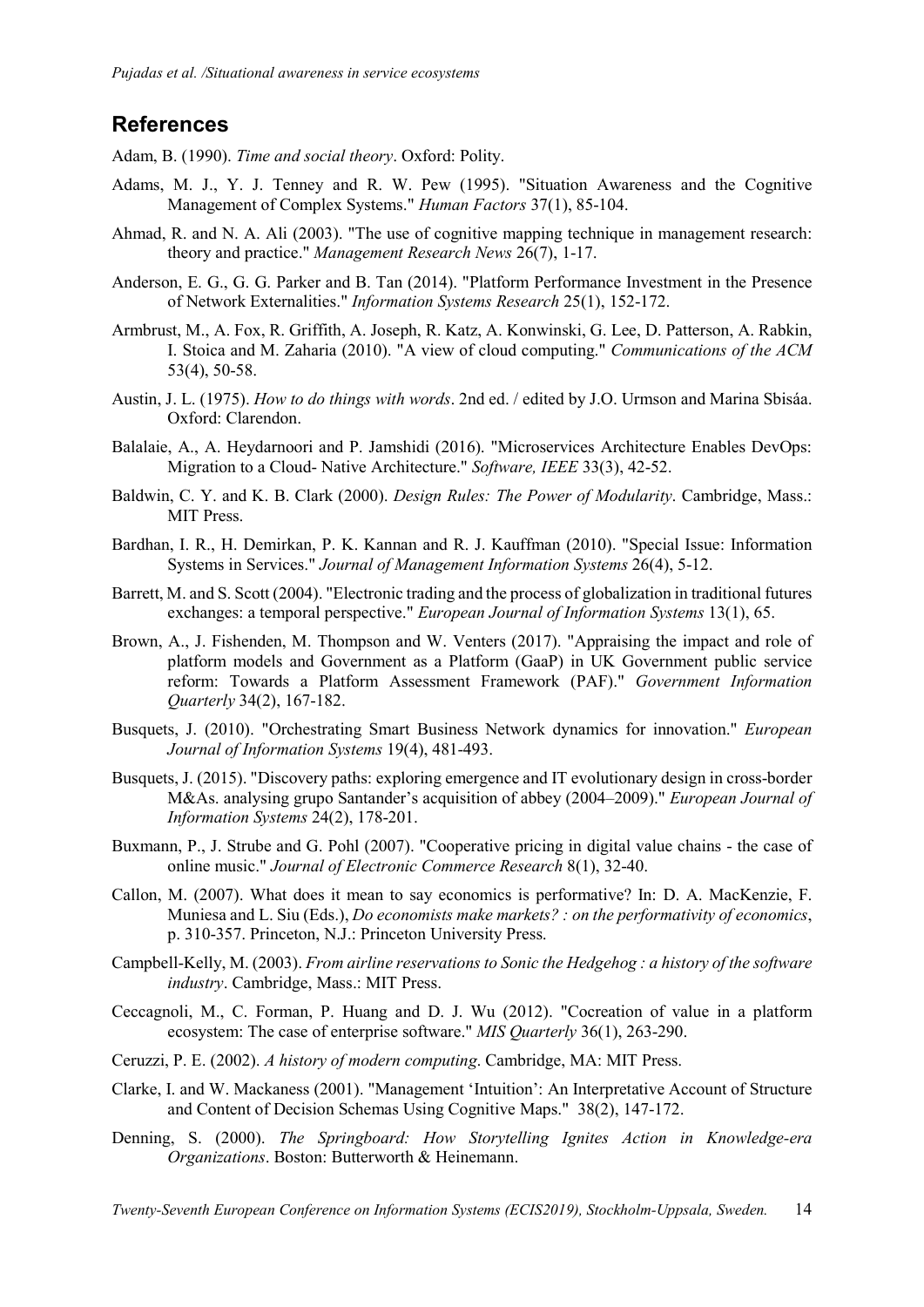- Eaton, B., S. Elaluf-Calderwood, C. Sørensen and Y. Yoo (2015). "Distributed tuning of boundary resources: The case of Apple's iOS service system." MIS Quarterly 39(1), 217-243.
- Eden, C. (1992). "On the nature of cognitive maps." Journal of Management Studies 29(3), 261-265.
- Eden, C. (2004). "Analyzing cognitive maps to help structure issues or problems." European Journal of Operational Research 159(3), 673-686.
- Eisenhardt, K. and M. Graebner (2007). "Theory building from cases: Opportunities and challenges." Academy of management journal 50(1), 25-32.
- Eisenmann, T., G. Parker and M. W. V. Alstyne (2006). "Strategies for Two-Sided Markets." Harvard Business Review 84(10), 92-101.
- Endsley, M. R. (1995). "Toward a Theory of Situation Awareness in Dynamic Systems." Human Factors 37(1), 32–64.
- Endsley, M. R. (2015). "Situation awareness misconceptions and misunderstandings." Journal of Cognitive Engineering and Decision Making 9(1), 4-32.
- Fiol, C. M. and A. S. Huff (1992). "Maps for managers: Where are we? Where do we go from here?" 29(3), 267-285.
- Friedman, T. (2005). The World is Flat: A brief history of the globalized world in the 21st century. London: Allen Lane.
- Gannon, B. (2013). "Outsiders: an exploratory history of IS in corporations." Journal of Information Technology 28(1), 50-62.
- Garud, R., J. Gehman and A. P. Giuliani (2014). "Contextualizing entrepreneurial innovation: A narrative perspective." Research Policy 43(7), 1177-1188.
- Gilson, R. D. (1995). "Special Issue Preface." Human Factors 37(1), 3-4.
- Gnyawali, D., W. Fan and J. Penner (2010). "Competitive Actions and Dynamics in the Digital Age: An Empirical Investigation of Social Networking Firms." Information Systems Research 21(3), 594-613.
- Gond, J. P., L. Cabantous, N. Harding and M. Learmonth (2016). "What Do We Mean by Performativity in Organizational and Management Theory? The Uses and Abuses of Performativity." International Journal of Management Reviews 18(4), 440-463.
- Guo, X., K. Reimers, B. Xie and M. Li (2013). "Network relations and boundary spanning: understanding the evolution of e-ordering in the Chinese drug distribution industry." Journal of Information Technology 29(3), 223-236.
- Hanseth, O. and K. Lyytinen (2010). "Design theory for dynamic complexity in information infrastructures: the case of building internet." Journal of Information Technology 25(1), 1-19.
- Hevner, A., S. March, J. Park and S. Ram (2004). "Design science in information systems research." MIS Quarterly 28(1), 75-105.
- Hodgkinson, G. P., A. J. Maule and N. J. Bown (2004). "Causal Cognitive Mapping in the Organizational Strategy Field: A Comparison of Alternative Elicitation Procedures." Organizational Research Methods 7(1), 3-26.
- Iansiti, M. and R. Levien (2004). The Keystone Advantage: What the New Dynamics of Business Ecosystems Mean for Strategy, Innovation, and Sustainability. Cambridge, MA: Harvard Business Press.
- Jin, L. and D. Robey (2008). "Bridging social and technical interfaces in organizations: An interpretive analysis of time-space distanciation." Information and Organization 18(3), 177-204.
- Johnson-Laird, P. and R. Byrne (2000). A gentle introduction. Mental Models Website. www.tcd.ie/Psychology/Ruth\_Byrne/mental\_models/

Twenty-Seventh European Conference on Information Systems (ECIS2019), Stockholm-Uppsala, Sweden. 15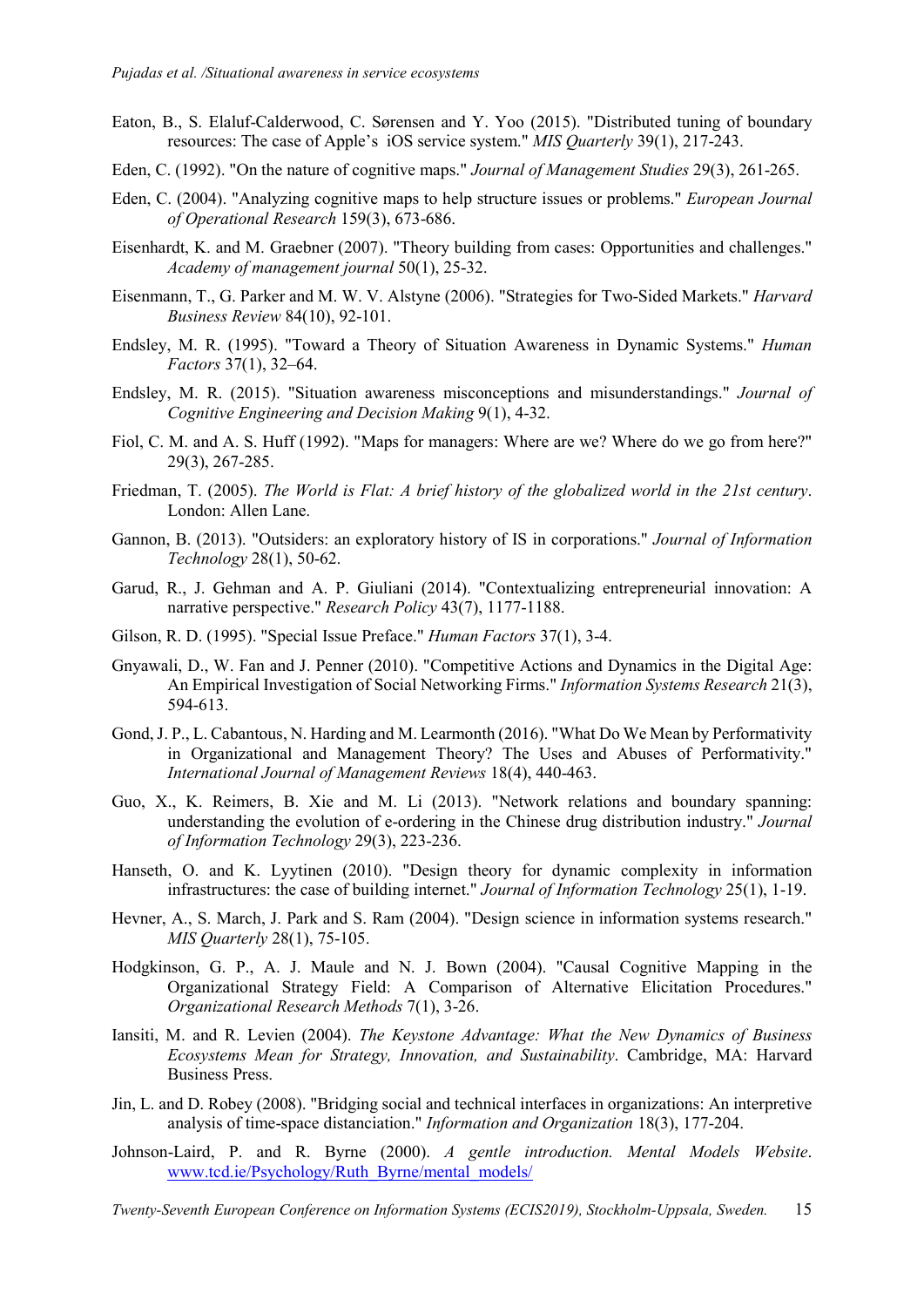- Kallinikos, J. (2011). Governing through technology : information artefacts and social practice. Basingstoke: Palgrave Macmillan.
- Kallinikos, J., A. Aaltonen and A. Marton (2013). "The Ambivalent Ontology of Digital Artifacts." MIS Quarterly 37(2), 357-370.
- Koulopoulos, T. and J. Champy (2005). "Building Digital Value Chains." Optimize 4(9), 24- 26,28,32,34,12.
- Lanzolla, G. and J. Anderson (2010). "The digital revolution is over. Long live the digital revolution!" Business Strategy Review 21(1), 74-77.
- Leimeister, S., M. Böhm, C. Riedl and H. Krcmar (2010). "The Business Perspective of Cloud Computing: Actors, Roles and Value Networks." In: 18th European Conference on Information Systems. Pretoria, South Africa.
- Lewis, J. and M. Fowler (2014). Microservices: a definition of this new architectural term. https://martinfowler.com/articles/microservices.html (visited on 7th September 2018).
- Lusch, R. F. and S. Nambisan (2015). "Service Innovation: A Service-Dominant Logic Perspective." MIS Quarterly 39(1), 155-176.
- Lyytinen, K., Y. Yoo and R. J. Boland Jr (2016). "Digital product innovation within four classes of innovation networks." Information Systems Journal 26(1), 47-75.
- Malhotra, A., S. Gosain and O. A. El Sawy (2005). "Absorptive capacity configurations in supply chains: Gearing for partner-enabled market knowledge creation." MIS Quarterly 29(1), 145- 187.
- Markíczy, L. and J. Goldberg (1995). "A Method for Eliciting and Comparing Causal Maps." Journal of Management 21(2), 305-333.
- Mathiassen, L. and C. Sørensen (2008). "Towards a theory of organizational information services." Journal of Information Technology 23(4), 313.
- Nielsen, P. and M. Aanestad (2006). "Control devolution as information infrastructure design strategy: a case study of a content service platform for mobile phones in Norway." Journal of Information Technology 21(3), 185-194.
- Normann, R. (2001). Reframing Business: When the Map Changes the Landscape. Chichester: Wiley.
- Normann, R. and R. Ramirez (1993). "From value chain to value constellation: Designing Interactive Strategy." Harvard Business Review 71(4), 65-77.
- Peffers, K., T. Tuunanen, M. A. Rothenberger and S. Chatterjee (2007). "A design science research methodology for information systems research." Journal of Management Information Systems 24(3), 45-77.
- Phillips, C. (1986). Final report of the intraflight command, control and communications symposium. Nellis Air Force Base.
- Pollock, N. and R. Williams (2010). "The business of expectations: How promissory organizations shape technology and innovation." Social Studies of Science 40(4), 525-548.
- Porter, M. E. and V. Millar (1985). "How information gives you competitive advantage." Harvard Business Review 63(4), 149-160.
- Rai, A., R. Patnayakuni and N. Seth (2006). "Firm Performance Impacts of Digitally Enabled Supply Chain Integration Capabilities." MIS Quarterly 30(2), 225-246.
- Rip, A. (2006). "Folk Theories of Nanotechnologists." Science as Culture 15(4), 349-365.
- Sanchez, R. and J. T. Mahoney (1996). "Modularity, flexibility, and knowledge management in product and organization design." Strategic Management Journal 17(S2), 63-76.